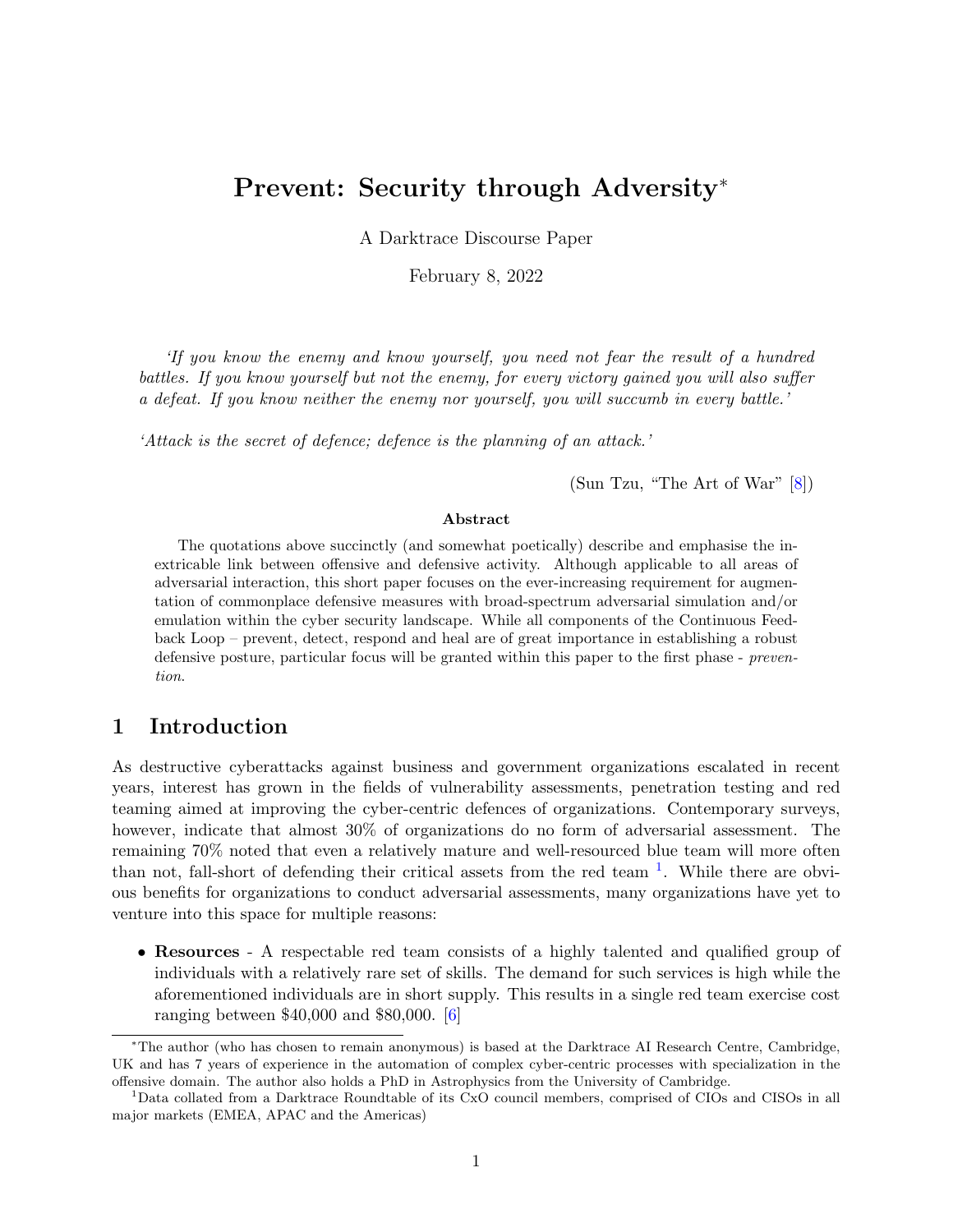• Psychology - Organizations yet to experience the misfortune of a cyberattack may find it difficult to justify the costs of a red-team exercise. Furthermore, with the red team claiming victory more often than not, the blue team and its leadership may experience a sense of inadequacy when they are unable to successfully defend the organisation. Finally, and not surprisingly, the internal security team may feel uneasy when an individual or group (particularly a third-party) have gained information that may enable the compromise of their network.

The issues outlined above must be addressed if organizations are to adopt adversarial practises and ultimately improve the security of their assets.

In general, cost reduction of complex processes carried out by highly skilled individuals can be achieved by pooling and automating the expertise to allow for deployment at scale. However, automation of such processes is by no means straightforward and there will likely always be a requirement for humans to drive the research into new attack vectors. Potential approaches to automation of these processes are explored in brief within this paper and in greater detail within future publications.

The psychological barriers to implementation of adversarial practises, require a mass-shift in community thinking, which, according to recent surveys appears to already be in motion and likely stems from the logically undeniable defensive advantages that come as a result.

The proceeding section aims to outline some of the axiomatic principles associated with preventative security, with the primary focus of taking on the mindset of an attacker in order to better prepare one's defences.

# <span id="page-1-1"></span>2 Elementary Principles

To effectively prepare for a task, one must train as close to (or exceeding the difficulty of) the real task as possible without adversely affecting the trainee. In military spheres, this is generally referred to as "Mission Specific Training". Unfortunately, whether due to lack of resources or psychological aversion, this modus operandi is generally inadequately practised within the field of Information Security, despite being extremely effective.

The proceeding subsections aim to provide the user with a set of four, elementary, guiding principles to assist in creating or developing a robust defensive posture.

## <span id="page-1-0"></span>2.1 Know Your Enemy

As alluded to in the opening quotations of this paper, understanding your adversary is vital to mounting a strong defence. Intuition would suggest that one must first contemplate the desires of their adversary - money, information, destruction, chaos? However, within the Information Security sphere, the assets associated with achieving these goals are generally speaking, quite similar. For example, a customer database containing large quantities of personally identifiable information is an enticing target for a malicious actor interested in money, information, destruction or chaos. Instead, greater focus should be applied to understanding how one's adversary might attempt to realise those desires. What tactics, techniques and procedures (TTPs) do they commonly utilize?

At a fundamental level, an attacker aims to identify vulnerabilities and exploit them to achieve their goals. Modern day organizations can be most generally categorised as a fusion of both man and machine working in synergy to accomplish certain outcomes.

Skilled adversaries will recognise the existence of vulnerabilities that the general populace are often blind to. When considering the methods by which an adversary may exploit our vulnerabili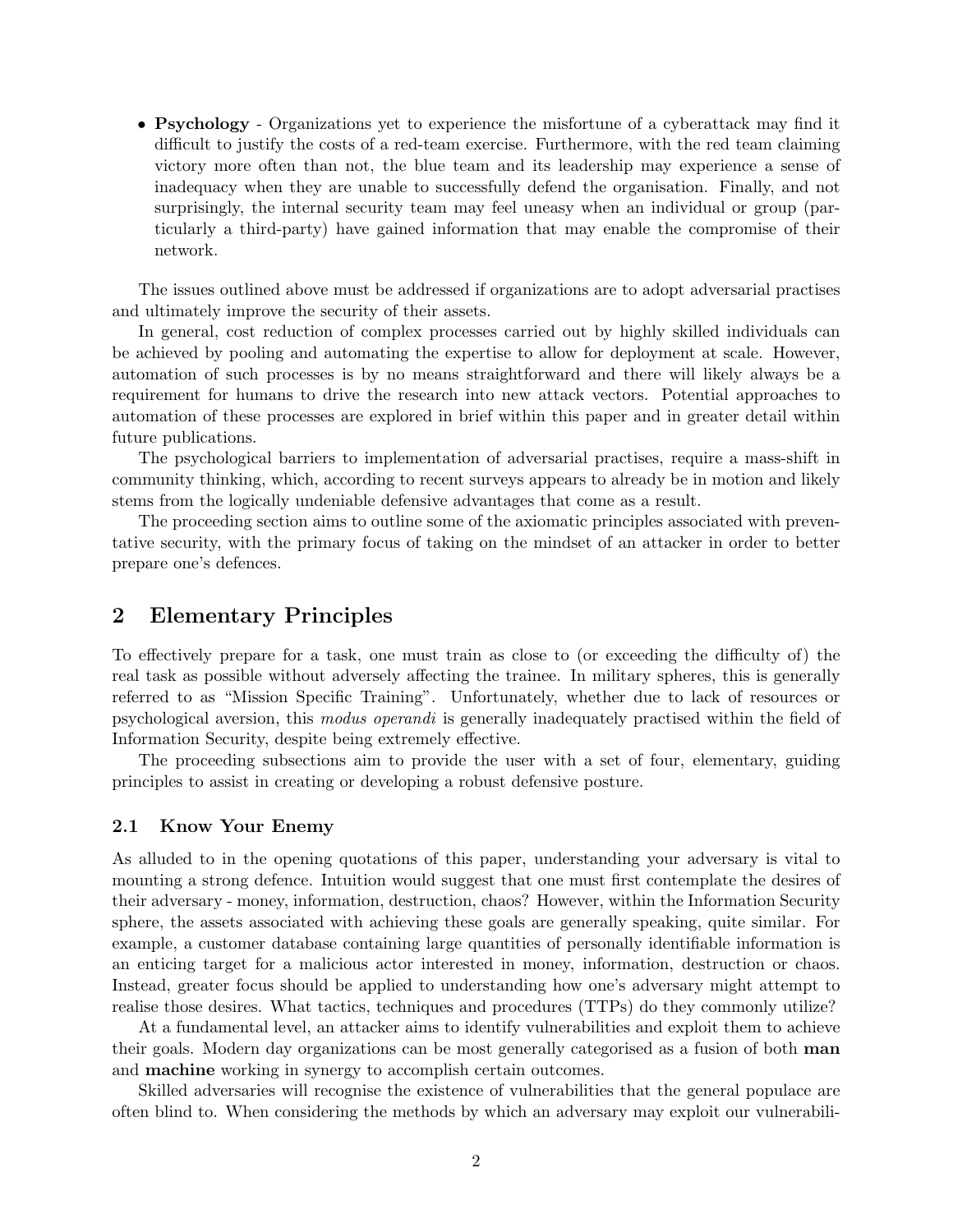ties, it is critical that we cast away the legal and moral boundaries which the majority of us abide by within our daily lives, for they are unlikely to be adhered to by our adversary.

Fig. [1](#page-2-0) outlines the variety of vulnerabilities which an adversary may attempt to exploit during an attack. It should be noted that the underlying concepts of software and hardware vulnerabilities can be readily extended to humankind. All people have vulnerabilities, some more universal than others and to varying degrees resulting from an evolutionarily developed code-base. This "code", developed via natural selection to ensure survivability and the passing on of genetics, left weaknesses. These double-edged swords which, more often than not, will save, but also have the potential to be utilized to manipulate, weaken or destroy.



<span id="page-2-0"></span>Figure 1: The vulnerability matrix of a typical, modern organization.

A short list of somewhat unconventional (and unsavoury) exploitation of both human and machine vulnerabilities which assisted in compromise of the target network is given below. These are sourced from personal experience or internationally reported events.

- During an exercise, a red team operative cloned the target organization CEO's voice using readily available, open-source machine learning software. A variety of phrases were synthesised to deal with potential questions from internal IT services. The attacker successfully feigned a broken company phone scenario in order to justify request of a VPN bypass code.
- In mid 2020, a Russian national known as Egor Igorevich Kriuchkov approached a Tesla employee via a mutual acquaintance, offering the employee \$1 million in exchange for the deployment of malware into the Tesla network. The target was groomed over a period of weeks prior to the final request being made. In a testament to Tesla's strong workplace culture, the employee reported the approach to his employer and the FBI, enabling the arrest of the suspect during his attempt to escape back to Russia. [\[7\]](#page-7-2)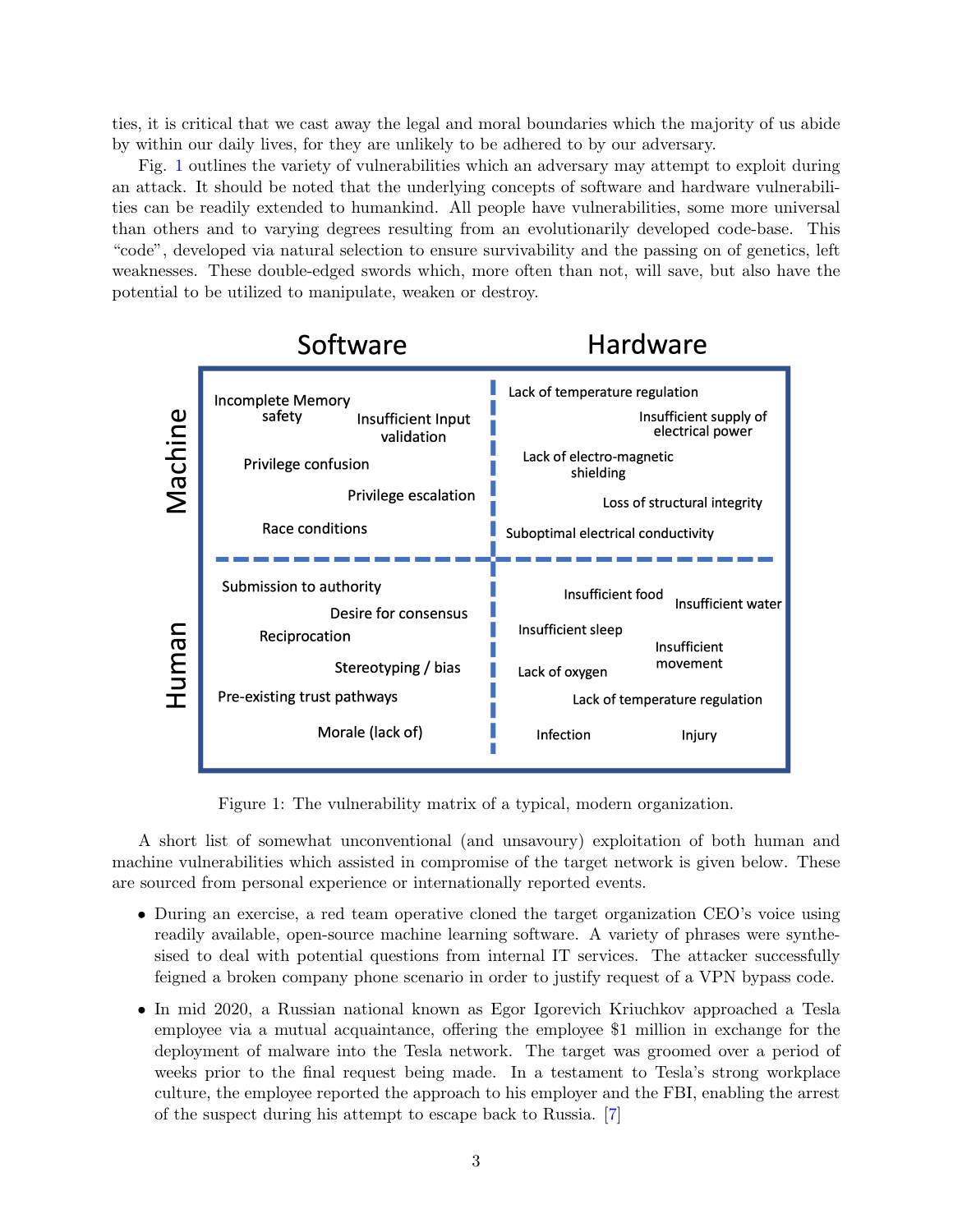- Stuxnet is a malicious computer worm first uncovered in 2010 and thought to have been in development since at least 2005. Stuxnet targets supervisory control and data acquisition (SCADA) systems and is believed to be responsible for causing substantial damage to the nuclear program of Iran. Stuxnet functions by targeting machines using the Microsoft Windows operating system and networks, then seeking out Siemens Step7 software. Stuxnet reportedly compromised Iranian PLCs, collecting information on industrial systems and causing the fast-spinning centrifuges to tear themselves apart. [\[2\]](#page-7-3)
- A malicious actor identified the head of blue team for target organization via social media. Personal details were successfully correlated with publicly available breach data - matches were found for a user account associated with AdultFriendFinder. Contact details of close family members and company peers were subsequently identified. Ransom email was sent on the evening prior to initiation of attack in order to degrade efficacy of the defence via lack of sleep and elevated stress levels.
- On the morning of April 16, 2013, a team of gunmen, using rifles, opened fire on the Metcalf Transmission Substation, severely damaging 17 transformers. The first bank of transformers, riddled with bullet holes and having leaked 52,000 US gallons (200,000 l; 43,000 imp gal) of oil, overheated, whereupon PG&E's control centre about 90 miles (140 km) north received an equipment-failure alarm. [\[3\]](#page-7-4)

These examples will hopefully broaden the reader's understanding of the creative (and sometimes immoral) strategies which their adversaries develop and execute in order to achieve their goals.

For a more conventional but very well maintained and established list of techniques used by red teams and malicious actors - the MITRE ATT&CK framework is an excellent resource. [\[4\]](#page-7-5)

## <span id="page-3-0"></span>2.2 Know Yourself

The remaining component of the opening quotation refers to knowing oneself. Applying this concept to a typical modern organization emphasises the requirement of visibility for both human and machine infrastructure, for you cannot defend what is yours if you do not know it exists. At first glance, this may sound straightforward, but modern-day organizations are highly complex and few have  $100\%$  accurate and up-to-date knowledge of their digital assets. Both of these aspects must be addressed in order to optimise one's ability to defend and requires a multi-faceted approach for comprehensive coverage.

Firstly, an organization should aim to exhaustively identify all assets for which the blue team are responsible. Working from the outside in, "Attack Surface Management" (ASM) tools will typically take a domain or keyword as a start point and iteratively identify all associated domains, subdomains, IP blocks, TLS certificates, open ports and services.

Care should be taken to not exclude the human components of the organization, especially as socially engineered phishing emails still remain the dominant entry points for malicious actors [\[5\]](#page-7-6). These ASM tools provide a well-structured and (hopefully) comprehensive view of externally facing infrastructure which should (in principle) bear a strong resemblance to that observed by a malicious actor once their initial reconnaissance phase is complete.

Network monitoring tools are (relatively) simple to deploy and provide real-time insight into the internal aspects of one's organization with behavioural characterisation of network traffic providing invaluable information regarding discovery of new devices and the probable roles those devices are carrying out. Furthermore, network monitoring provides excellent "big-picture" visibility during an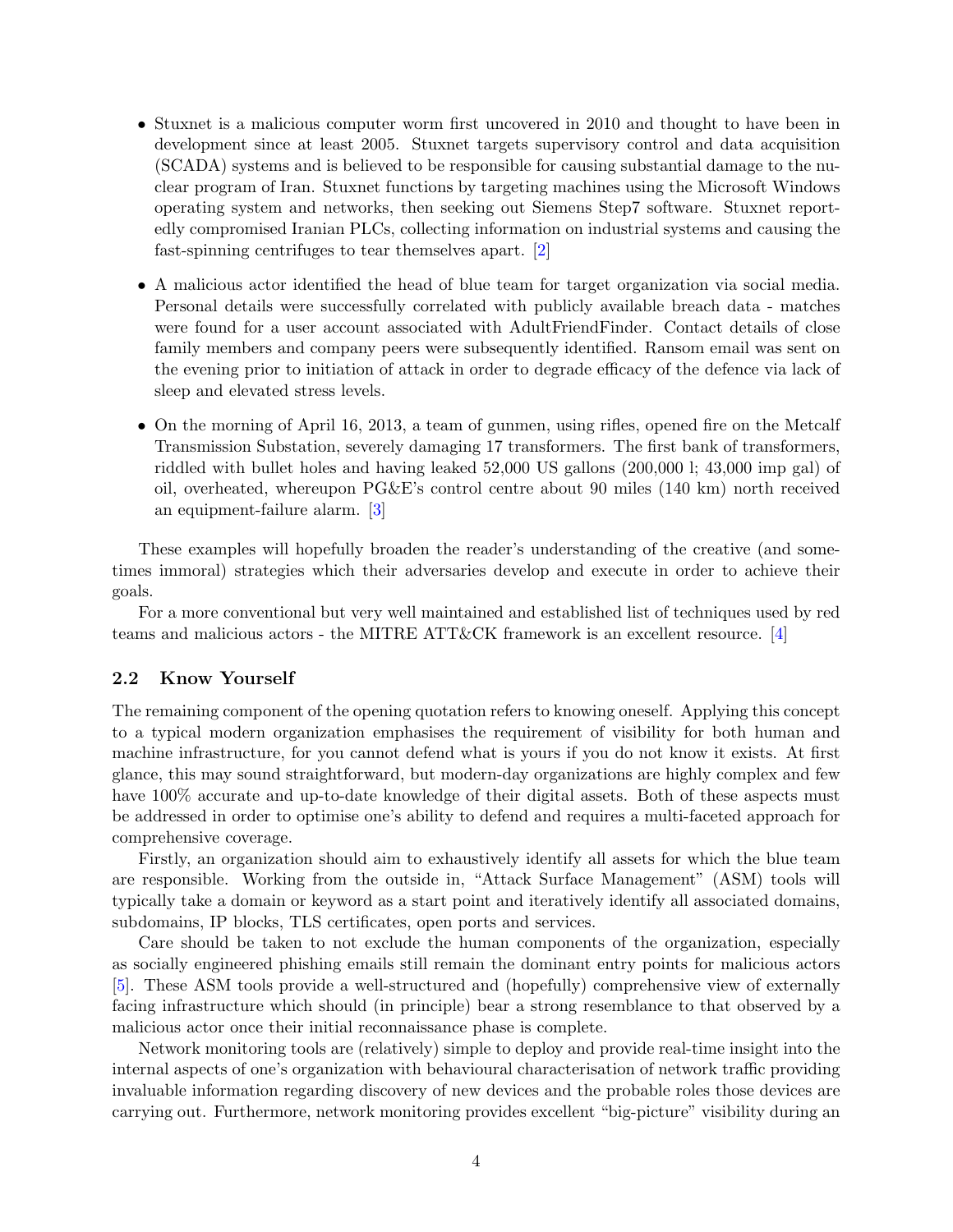attack due to the simple fact that it is incredibly unlikely for an attacker to enter the target network at their desired final destination and will thus rely on the network to move laterally towards their objective.

Although generally requiring greater effort to deploy across a large number of devices, endpoint monitoring solutions can provide highly detailed information regarding the active processes which a network monitoring tool may be blind to.

Lastly, but by no means least, monitoring of cloud assets with the plethora of "Software as a Service" (SaaS) applications which are now so widespread within modern organizations' day-to-day practises is absolutely critical.

Once an asset register has been completed to the best of an organization's ability, it is then vital to ensure and centralise real-time logging of data from those assets. Without this, highvelocity threats such as ransomware may have successfully completed their task before you have even been made aware any abnormalities or activity linked to the compromise. Naturally, real-time data flooding in from all known assets with a detail level sufficient to identify threats will require processing power far beyond that of a human to extract and analyse information required to identify a cyber attack.

As previously stated, one should not exclude the human components of an organization from this principle. Visibility and "logging" provided by your employees is critical to the determination of their vulnerability state. This "logging" could be in the form of user-driven reporting of suspicious activity encountered or information regarding personal issues which may affect overall susceptibility to exploitation by a malicious actor.

In summary, this section aims to emphasise the requirement of thorough knowledge regarding which assets to defend and obtaining up-to-date information from these assets for further, timely analysis. Without this, one cannot even begin to prioritise the allocation of resources [2.3](#page-4-0) or deploy countermeasures [2.4](#page-5-0) appropriately.

#### <span id="page-4-0"></span>2.3 Prioritise

No organization exists with infinite resources. Therefore, one should logically aim to prioritise the allocation of said resources in order to maximise efficacy. In order to prioritise intelligently, a "risk matrix" approach which aims to assign impact and probability to situations of interest can be utilized. One would then naturally assign high priority to high impact combined with high probability scenarios, low priority to low impact combined with low probability scenarios and medium priority to the remaining cross terms.

Within the realms of simulating/emulating a cyber attack, the calculation of probability/likelihood and impact level associated with an attack scenario can be extremely complex. Furthermore, accurate estimation of these quantities relies heavily on the principles outlined in the preceding sections [2.1](#page-1-0) and [2.2](#page-3-0) to be carried out to a high standard lest we fall foul of uncertainty propagation.

A valuable tool to assist in prioritisation of resource allocation is Attack Path Modelling (APM). APM utilizes techniques from Graph Theory, representing organizational networks as directional, weighted graphs in order to identify the shortest (lowest resistance) lateral movement paths to key assets. This should ideally be fuelled with a fusion of data sources, including (but not limited to) network, endpoint, Active Directory, SaaS and email data.

It is important to take a moment to distinguish between Simulation and Emulation as the two concepts have already been referenced in this paper.

• A simulation is typically detached from the real world; the output of a simulation is not directly connected to the thing it simulates. For example, an aircraft simulator does not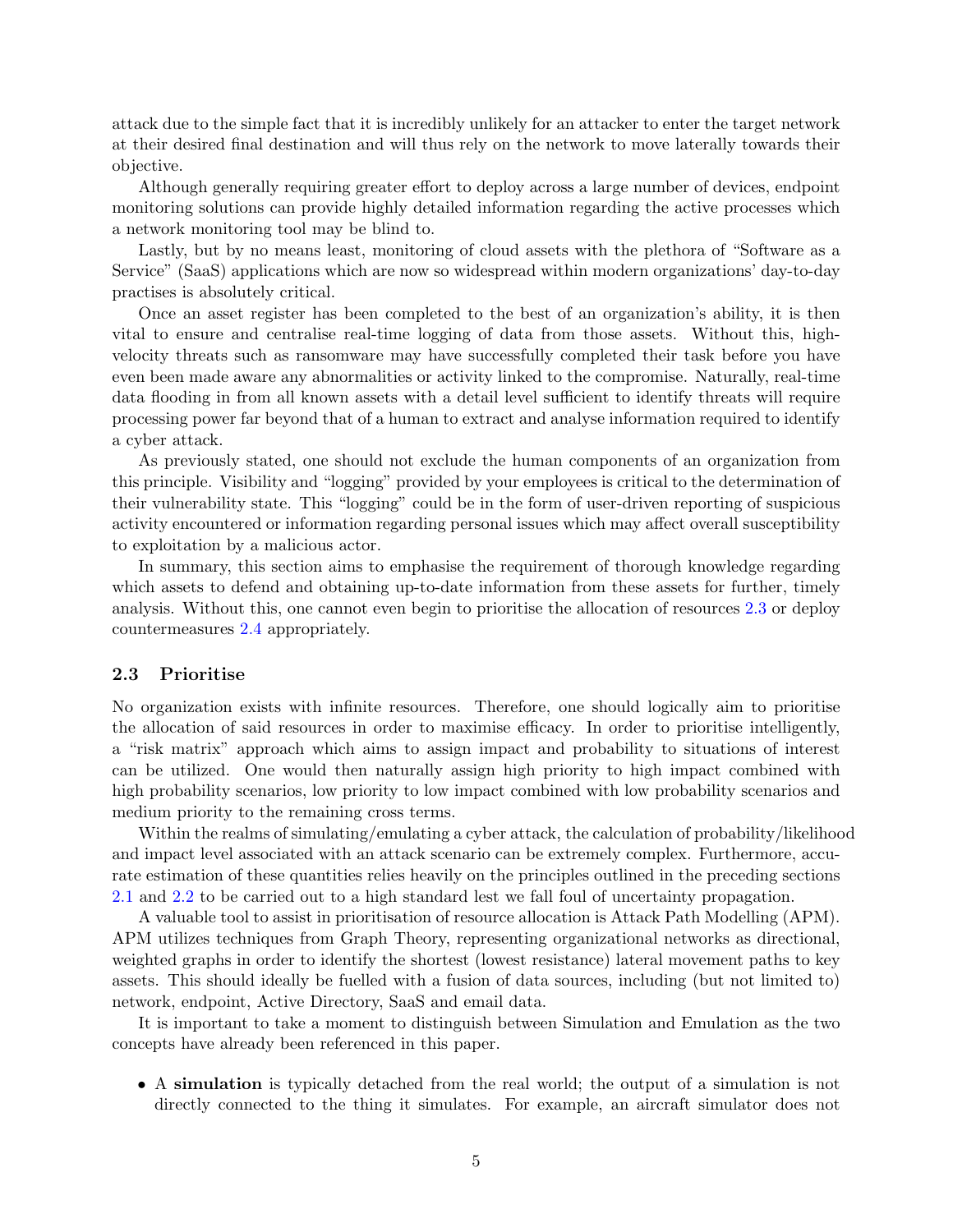actually fly, and the pilot is not actually communicating with a real air traffic controller. A simulation usually has the goal of testing or predicting some real-life process in a safe environment; because the simulation is disconnected from the real world, the risk of negative consequences is significantly diminished. This naturally extends into the cyber security domain of simulated attacks using a vulnerability model which is based upon characteristics of the observed environment with zero potential for adverse consequences to the target organization.

• An emulation by contrast, has the goal of taking the place of the real thing: for example, a conventional red team exercise in which humans are requested to carry out a cyber attack (within a given scope) is considered an emulation. While closer to reality, it has the added drawbacks of potentially causing real disruption and/or damage to an organization.

If accurately modelled, APM simulations can provide the blue team with invaluable information, enabling the progressive neutralisation of potential attack routes without the risk of disruption to normal business activity which can sometimes result from emulation (as opposed to simulation) of lateral movement. However, circumstances may arise under which information may be insufficient in order to reliably infer the potential for lateral movement. Under such circumstances, where simulation confidence is low, emulation should be attempted with care in order to ensure accurate modelling and ultimately prioritisation for defence of one's assets.

Once more, attention should be paid to the human component of an organization. Prioritising the defence of certain individuals can be achieved by assessing the level of external exposure and criticality to the ongoing activity of the organization. Additionally, user-awareness training can be prioritised according to the measured susceptibility of individuals to emulated social engineering attacks.

## <span id="page-5-0"></span>2.4 Deploy Countermeasures

Consider an adversarial system in which equal resource is provided to each actor. During each interaction, actors will utilize their respective resources in order to neutralise the opposition. If at each interaction, measures can be deployed which result in asymmetric resource deduction in favour of the defence, the resources of the attacker will tend to zero faster than those of the defence, thus preventing the attacker from achieving their goals. While an attacker may have perceived advantage due to elevated readiness state, lack of morals or requirement to abide by the law it should be noted that they too, do not have infinite resources.

It is often stated that security and practicality are inversely correlated. However, under some circumstances, one may identify scenarios in which countermeasures can be deployed such that asymmetric resource deduction between adversaries can be achieved. For example, maintaining up-to-date patch management significantly increases the resource requirement of the attacker to continue along the same attack path as it would require the discovery of a zero-day vulnerability. However, one should take heed and not entertain the fallacy that fully patched software is invulnerable. Relatively simple analysis of Common Vulnerabilities and Exposure (CVE) data [\[1\]](#page-7-7) can be used to derive metrics such as high CVSS vulnerabilities per unit time for different pieces of software. Such metrics allow the blue team to either replace, or prioritise the defence of devices running specific software which (even if fully patched) hold an intrinsically elevated vulnerability status.

It is important to remember that attacks rarely begin inside the target network. An adversary will typically carry out an extensive phase of reconnaissance against the target organization using both passive and active techniques. For example, during this reconnaissance phase, an attacker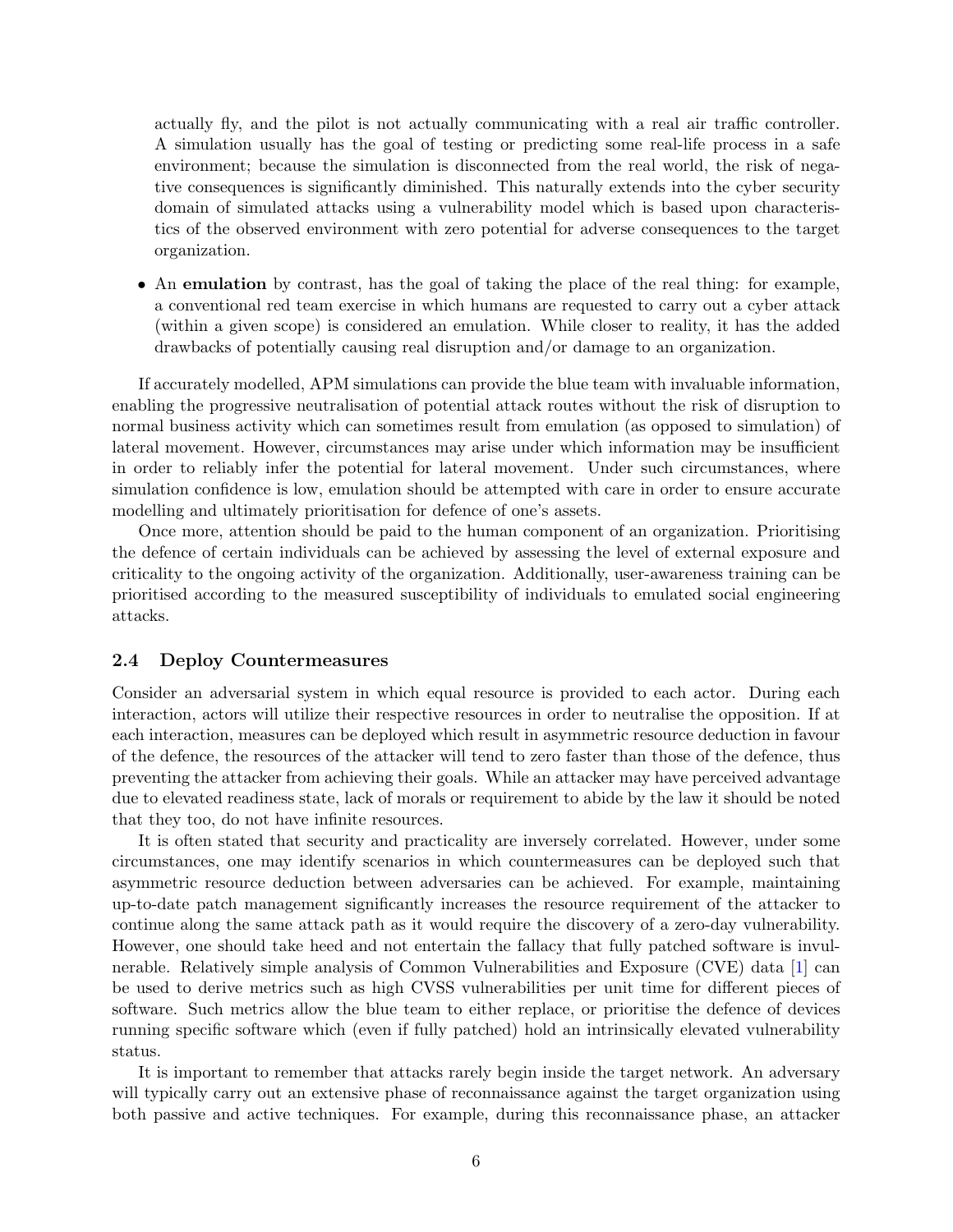might register a fake LinkedIn account and pose as a new starter of the target organization (this was made especially easy inside the predominantly home-based onboarding period during COVID-19 lockdowns). LinkedIn currently does not employ any method of verification regarding your status as an employee of the organization you claim to work for. One would then typically proceed to converse with current employees, feigning ignorance while steering towards the acquisition of useful or exploitable information such as contact telephone numbers of internal IT services, payroll etc. alongside organizational idiosyncrasies which may be utilized in future as crude methods of authentication. In an effort to counter this activity, a simple script was produced, which monitored for the presence of new employees associated with the target organization on a regular basis and compared this list with an up-to-date employee inventory. Mismatches were then automatically reported via LinkedIn's fake profile reporting mechanism.

The deployment of such a countermeasure required a relatively small amount of effort on behalf of the blue team but effectively neutralised an entire mechanism for the active gathering of target data by the attacker. The creation of new fake profiles costs the attacker time and effort, which if repelled, results in the asymmetric deduction of resource in favour of the defence alluded to at the beginning of this section. One should aim to erect countermeasures at the earliest stages of the attack if possible - particularly if they are likely to cost the attacker more dearly than the defender. Deploying these countermeasures at the earliest stages of an attack has the added psychological benefit of preventing the attacker gaining "momentum". Although dependent upon the attacker's mentality and underlying motives, generally speaking, if one's attempts to exploit vulnerabilities are repeatedly thwarted at an early stage (it is often assumed that difficulty will increase as one progresses), this may serve to deter the attacker entirely.

Finally, as touched-on towards the end of Section [2.2,](#page-3-0) processing the volumes of data associated with comprehensive, real-time logging from an organization's assets is far beyond the analytical power of any human being. In the near future, advancement of modern technology will result in greater integration between machine and organization, yielding even larger and likely more complex data feeds. Unfortunately, adversaries will, in parallel receive similarly advancing technology and will refine their techniques to become more automated, stealthy and fast-moving. In light of this, data feeds will likely require greater detail in order to identify potential threats, nearer real-time delivery and processing in order to respond in a timely fashion. Current data processing requirements combined with the predictable advancement of technology make machine learning driven analytics the only (currently known) viable, future-proof solution to identifying non-standard threats. This does not mean that signature-based detection mechanisms are without their uses. Such systems are extremely useful for detecting threats with low recall but high precision at low financial and computational cost. However, even a relatively unskilled adversary should be able to avoid detection by these signature-based systems. In contrast, machine-learning (both unsupervised and supervised) driven security solutions force even the most skilled attackers to expend considerable time and effort attempting to baseline the behaviour of the compromised device before attempting any activity.

## 3 Conclusion

The principles outlined in Section [2](#page-1-1) provide the reader with a progressive approach to optimising their defensive posture with a particular emphasis on the utility of adopting the mindset of one's adversary and ensuring asymmetric resource deduction at their expense. Although touched upon briefly, the specifics of analytical processes associated with technical solutions will be examined in greater detail within future publications alongside a series elaborating upon the Continuous